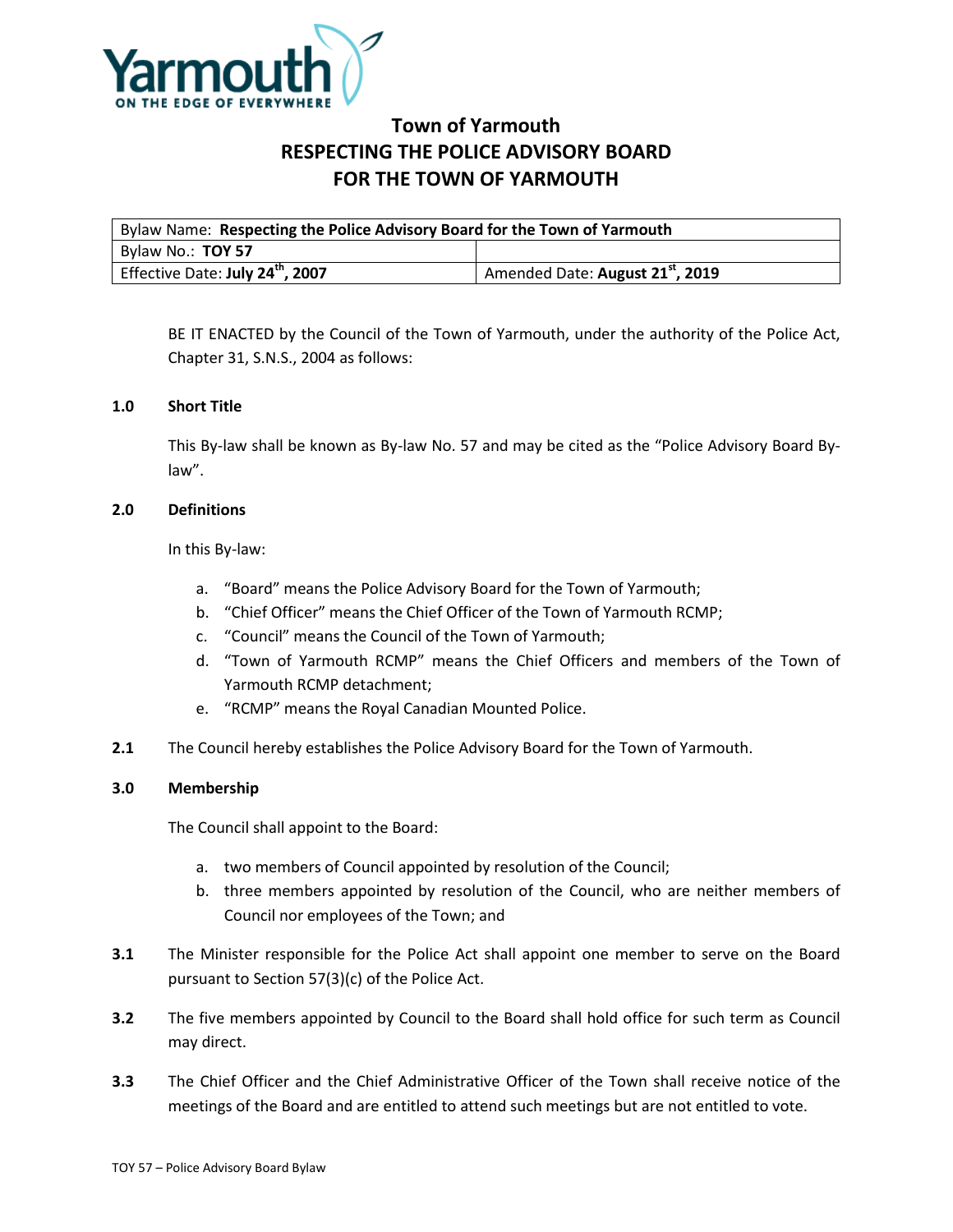

- **3.4** The Town Council shall be entitled to dismiss a member of the Board appointed by the Town by resolution of the Council;
- **3.5** Where a member of the Board appointed by Town Council is unable to carry out the duties as a member of the Board by reason of illness, absence or any other reason, the Town Council may appoint by resolution some other person to act as or be a member of the Board in the place or stead of the absent member.
- **3.6** Each member of the Board shall take an oath of office or affirmation as prescribed by regulation and adhere to a code of conduct prescribed by the regulations to the Police Act.

## **4.0 Procedure**

A Chair and Vice-Chair of the Board shall be chosen by the members of the Board at the first meeting in each year. The Chair shall preside at all meetings of the Board and in his or her absence the Vice-Chair shall preside.

- **4.1** The Chair shall determine the meeting schedule and a regular scheduled meeting of the Board shall take place at least every three months.
- **4.2** A majority of the members of the Board shall constitute a quorum.
- **4.3** Meetings of the Board shall be open to the public, but matters relating to discipline, personnel conduct, contract negotiations or security of police operations may be conducted in private upon the Board passing a motion to do so.

#### **5.0 Powers of the Board**

The Board shall provide advice to the Council in relation to the enforcement of law, the maintenance of law and order and the prevention of crime in the Town of Yarmouth.

# **5.1** The Board shall:

- a. determine, in consultation with the Chief Officer or the Chief Officer's designate, priorities, objectives and goals respecting police services in the community;
- b. ensure the Chief Officer establishes programs and strategies to implement the priorities, objectives and goals respecting police services;
- c. ensure that community needs and values are reflected in policing priorities, objectives, goals, programs and strategies;
- d. ensure that police services are delivered in a manner consistent with community values, needs and expectations;
- e. act as a conduit between the community and the Yarmouth Town RCMP;
- f. recommend policies, administrative and organizational direction for the effective management of the Yarmouth Town RCMP; and